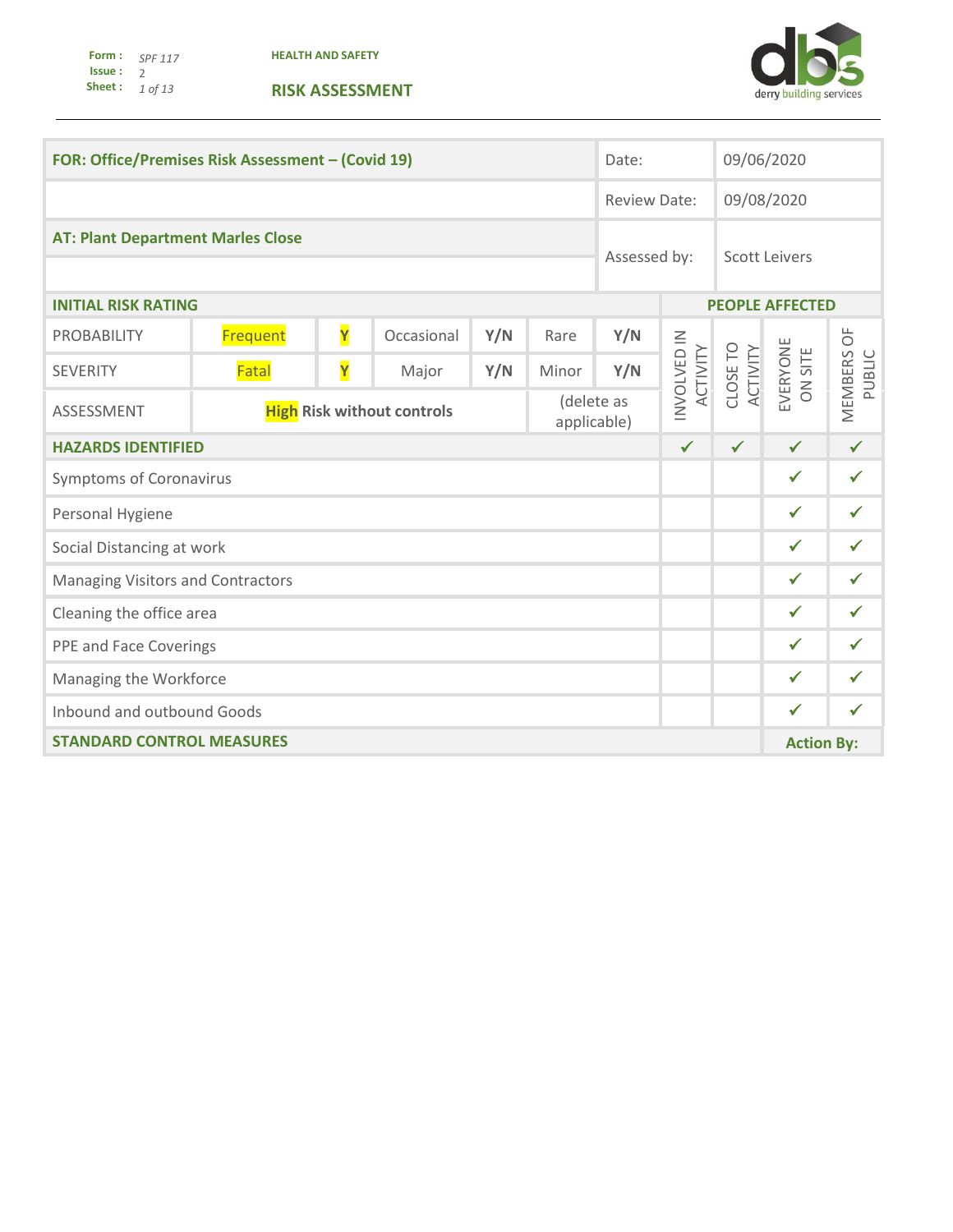

|                        | Coronavirus General Symptoms: Do not leave home if you have any of the following:                                                                                                                                                               |  |  |  |  |
|------------------------|-------------------------------------------------------------------------------------------------------------------------------------------------------------------------------------------------------------------------------------------------|--|--|--|--|
| $\circ$                | high temperature - this means you feel hot to touch on your chest or back (you do not need<br>to measure your temperature)                                                                                                                      |  |  |  |  |
| $\circ$                | new, continuous cough - this means coughing a lot for more than an hour, or 3 or more<br>coughing episodes in 24 hours (if you usually have a cough, it may be worse than usual)                                                                |  |  |  |  |
| $\circlearrowright$    | loss or change to your sense of smell or taste - this means you've noticed you cannot<br>smell or taste anything, or things smell or taste different to normal                                                                                  |  |  |  |  |
|                        | Most people with coronavirus have at least one of these symptoms                                                                                                                                                                                |  |  |  |  |
| $\circ$                | Is a vulnerable person (by virtue of their age, underlying health condition, clinical condition<br>or is pregnant)?                                                                                                                             |  |  |  |  |
| $\circlearrowright$    | Living with someone in self-isolation or a vulnerable person.                                                                                                                                                                                   |  |  |  |  |
|                        | If you require further information, please contact the NHS telephone service on 111 or online at                                                                                                                                                |  |  |  |  |
|                        | 111.nhs.uk. You will be advised what to do and they'll help you get a test if you need one. Do not go                                                                                                                                           |  |  |  |  |
|                        | to places like a GP surgery, hospital or pharmacy.                                                                                                                                                                                              |  |  |  |  |
|                        | If you sneeze or cough, try to do this in a tissue or into the crook of your elbow. Place any used                                                                                                                                              |  |  |  |  |
|                        | tissue in a bin.                                                                                                                                                                                                                                |  |  |  |  |
|                        | If you develop a high temperature or a persistent cough you must stop work immediately, advise                                                                                                                                                  |  |  |  |  |
|                        | your supervisor and return home immediately, try to avoid touching anything as you leave                                                                                                                                                        |  |  |  |  |
| <b>Self-Isolation:</b> |                                                                                                                                                                                                                                                 |  |  |  |  |
|                        | Staying at home if you have symptoms (self-isolation)                                                                                                                                                                                           |  |  |  |  |
|                        | If your symptoms are mild, NHS 111 will usually advise you and anyone you live with not to                                                                                                                                                      |  |  |  |  |
|                        | leave your home. This is called self-isolation.                                                                                                                                                                                                 |  |  |  |  |
| $\bullet$<br>$\bullet$ | Anyone with symptoms should self-isolate for 7 days from when their symptoms<br>started.<br>Anyone who does not have symptoms should self-isolate for 14 days from when                                                                         |  |  |  |  |
|                        | the first person in your home started having symptoms.                                                                                                                                                                                          |  |  |  |  |
|                        | Any person who exhibits Covid-19 symptoms should self-isolate and not travel or present themselves for work.                                                                                                                                    |  |  |  |  |
|                        | <b>Reporting - DBS Employees:</b>                                                                                                                                                                                                               |  |  |  |  |
|                        | Should any employee develop Covid-19 symptoms and must self-isolate as above - including in relation to<br>other members of their household - they are required to report this to Amanda Henson<br>Amanda.Henson@derry-bs.co.uk and a Director. |  |  |  |  |
|                        | Suspected cases should be updated on return to work e.g. on receipt of a 'negative' test.                                                                                                                                                       |  |  |  |  |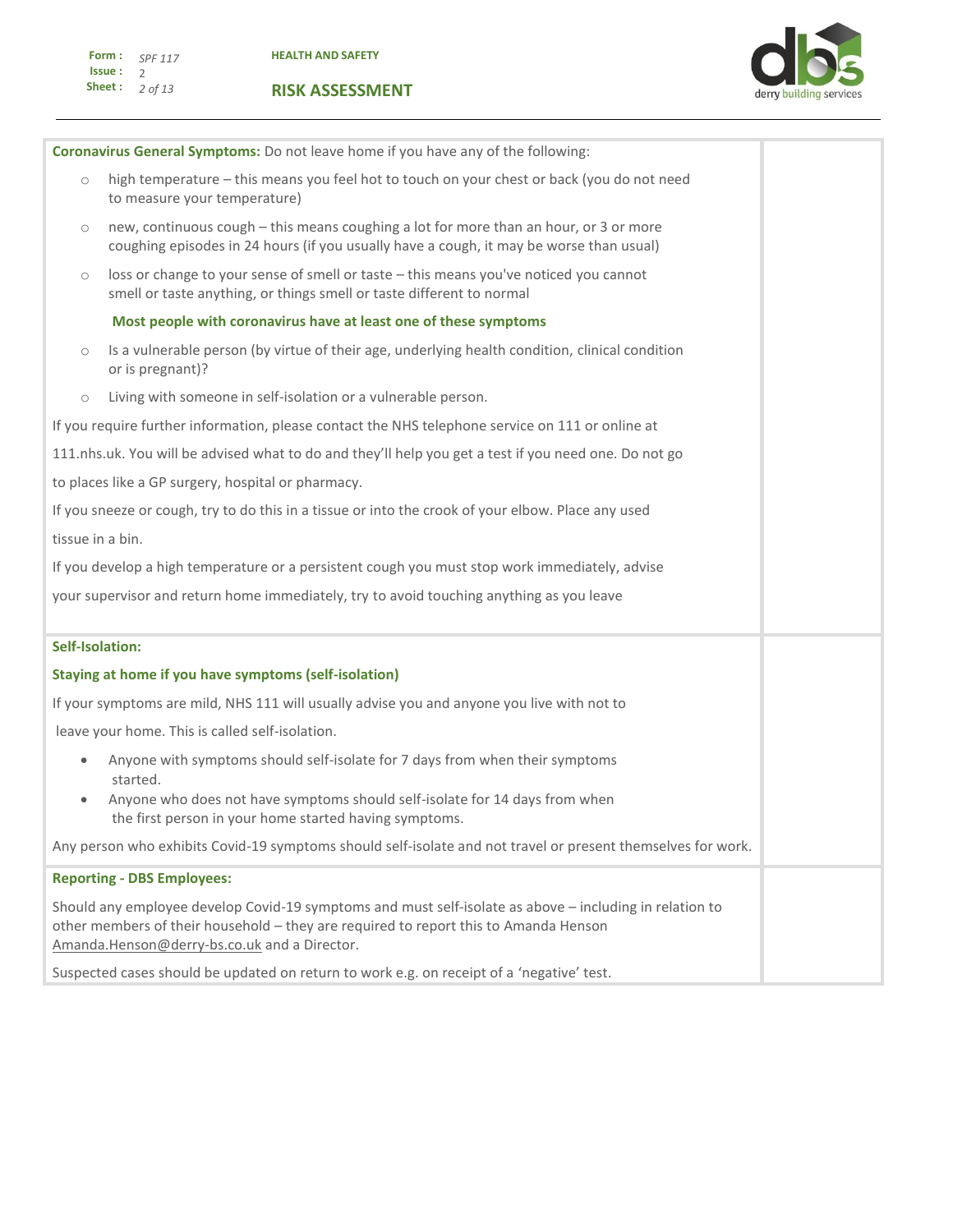

**All Staff**

## **Personal Hygiene:**

Simple hygiene measures can help protect your own health and everyone else's:

- Don't touch your face
- Avoid touching your eyes, nose and mouth.
- Don't cough or sneeze into your hands
- Cover your mouth and nose with your elbow or tissue when coughing or sneezing. Dispose of used tissue immediately.
- Keep your distance -Stay away from people who are coughing or sneezing.
- Wash hands frequently with soap and water for at least 20-30 seconds.

If using a hand sanitizer ensure that it contains at least 60 per cent alcohol, ensure coverage on all parts of the hands and rub hands together for 20-30 seconds until hands feel dry.

If hands are visibly dirty, always wash hands with soap and water.

Regular cleaning of your smartphone and smartphones, tablets and laptops need to be cleaned more than ever to help limit the spread of the coronavirus.

Do not bring unnecessary items to work.

Personal clothing and items, such as handbags should be stored in personal storage boxes or a place on the floor – these items should not be placed on desks or common surfaces

## **1.0 Social Distancing at work:**

## **Residual Risk: Low**

Public Health England guidelines including, where possible, maintaining a 2-metre distance from others.

Review workspace to maintain social distancing requirements

Workers attending offices should agree with their line manager prior to attending and any modified working patterns or arrangements for remote working.

Plant Department employees are advised to generally keep 2 metres apart and work should be planned to minimise contact between workers, avoiding skin-to-skin including handshakes and face-to-face contact.

**Planned exceptions for working where the 2m social distance cannot be observed - where necessary and fully justified – must be identified and recorded in agreement with your H&S Advisor**

**Comment:** Plant Department have 3 staff based at the department, with plenty of room ensure social distance can be maintained.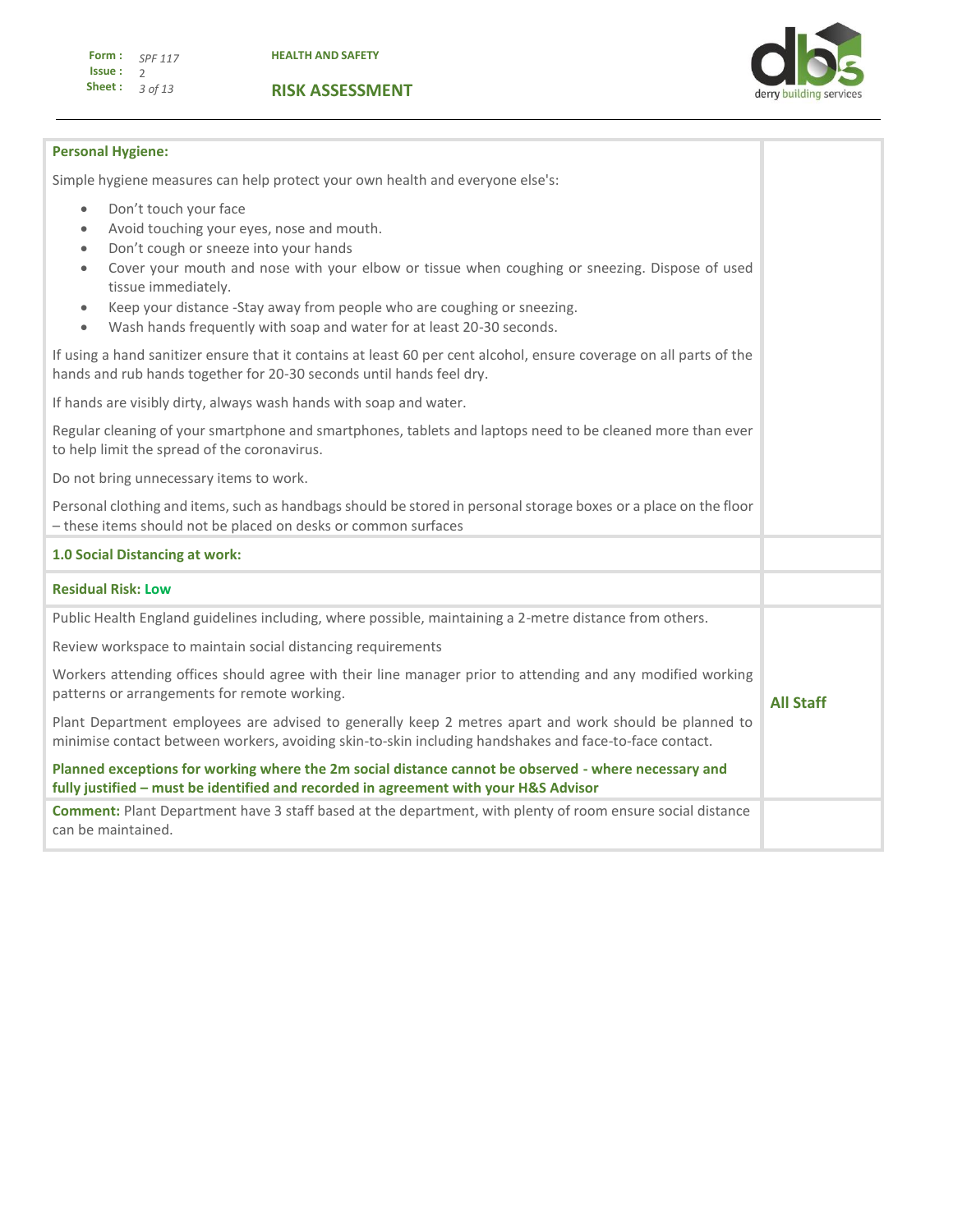

| 1.1 Coming to and leaving work:                                                                                                                                                                               |                  |  |  |  |
|---------------------------------------------------------------------------------------------------------------------------------------------------------------------------------------------------------------|------------------|--|--|--|
| <b>Residual Risk: Low</b>                                                                                                                                                                                     |                  |  |  |  |
| You should try to travel to the office alone whenever possible.                                                                                                                                               |                  |  |  |  |
| Where possible workers should avoid using public transport. Where public transport is the only option - try to<br>arrange during off-peak hours.                                                              |                  |  |  |  |
| Observe any Government requirements relating to use of face coverings where applicable.                                                                                                                       |                  |  |  |  |
| Alternatives to public transport may include walking, cycling or driving.                                                                                                                                     |                  |  |  |  |
| DBS Birmingham office have adequate parking facilities and secure cycle storage (no cycles in offices).                                                                                                       | <b>All Staff</b> |  |  |  |
| Car sharing should be in line with Government guidelines e.g. Family members who reside together                                                                                                              |                  |  |  |  |
| Stagger arrival and departure times at work to reduce crowding into and out of the workplace                                                                                                                  |                  |  |  |  |
| DBS have a one-way system and separate doors as an entrance and exit to reduce congestion, with                                                                                                               |                  |  |  |  |
| handwashing facilities, or hand sanitiser available at entry and exit points.                                                                                                                                 |                  |  |  |  |
| Self-sanitise hard surfaces on security devices such as keypads                                                                                                                                               |                  |  |  |  |
| <b>Comment:</b> Adequate parking is available and space within the premises to store bikes not to be stored in the<br>office or workshop area. Hand sanitiser in place on arrival.                            |                  |  |  |  |
| 1.2 Circulation routes / stairs / corridors:                                                                                                                                                                  |                  |  |  |  |
| <b>Residual Risk: Medium</b>                                                                                                                                                                                  |                  |  |  |  |
| Staff should use stairs in preference to lifts. Where lifts must be used, this should be single person use or<br>designated occupancy and positioning, to reduce contact in accordance with landlord guidance |                  |  |  |  |
| Regularly clean touchpoints such as doors and buttons.                                                                                                                                                        |                  |  |  |  |
| Walkways and corridors around the office are arranged and managed to maintain social distancing.                                                                                                              | <b>All Staff</b> |  |  |  |
| Signage should be posted on corridors or next to stairs noting direction or requirements to give way and check<br>it is clear prior to moving.                                                                |                  |  |  |  |
| All staff should be notified that they cannot cross or stop on stairways to talk.                                                                                                                             |                  |  |  |  |
| Stairwells should not be used for phone calls.                                                                                                                                                                |                  |  |  |  |
| <b>Comment:</b> No lifts on site, touch points are cleaned twice a day and signage placed in corridors                                                                                                        |                  |  |  |  |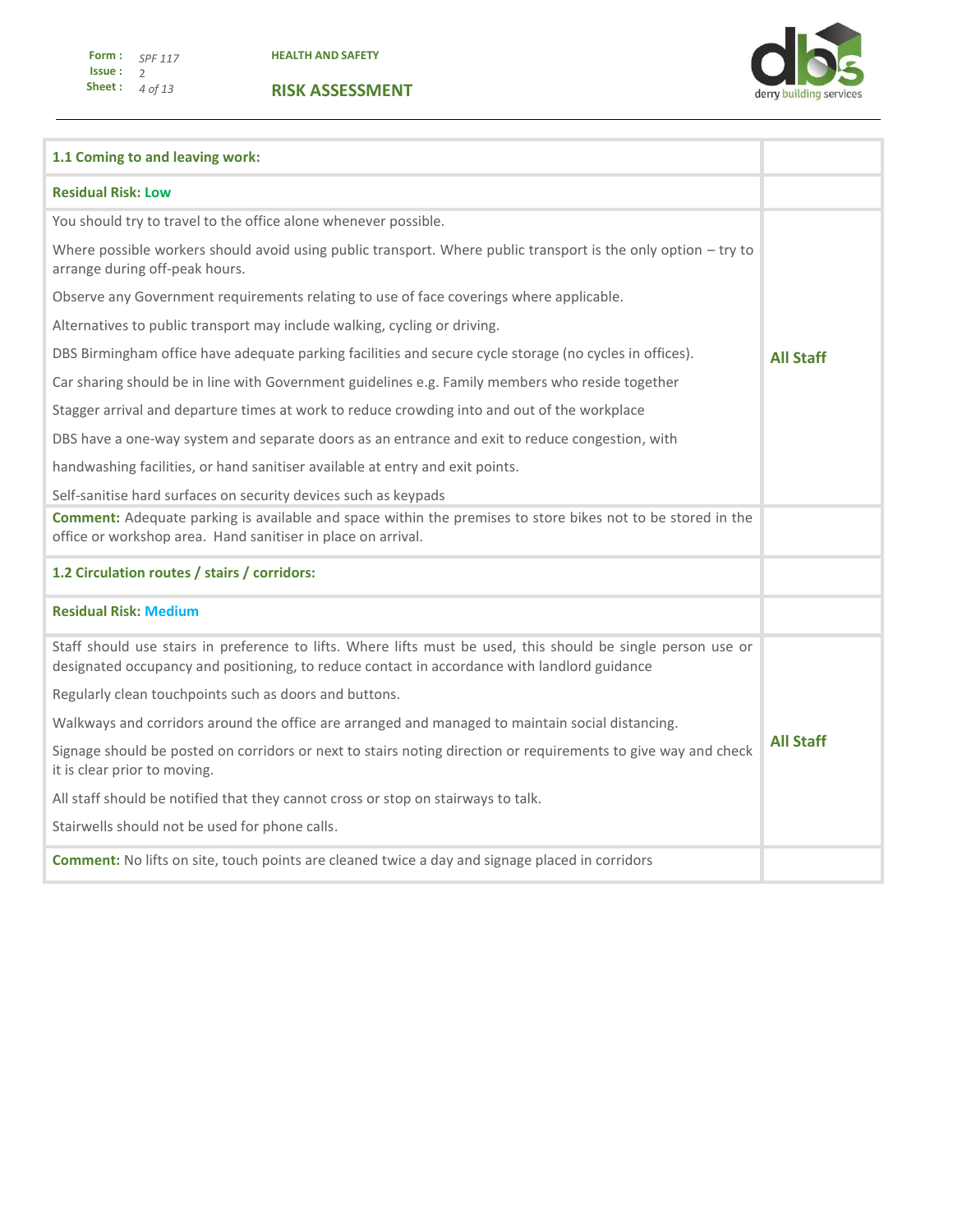**HEALTH AND SAFETY**



| 1.3 Premises - Time & Attendance:                                                                                                                                                                                                                                                 |                  |  |  |
|-----------------------------------------------------------------------------------------------------------------------------------------------------------------------------------------------------------------------------------------------------------------------------------|------------------|--|--|
| <b>Residual Risk: Low</b>                                                                                                                                                                                                                                                         |                  |  |  |
| All employees and visitors must sign in and out of the premises - records should be maintained by a member of<br>the department.                                                                                                                                                  |                  |  |  |
| Premises are operating with reduced occupancy - there may not be a full complement of fire wardens or first<br>aiders in attendance and lone workers may be at increased risk should they become ill. Ensure all staff know<br>what to do and where to report in a fire scenario. |                  |  |  |
| All premises should maintain access control and records to include:                                                                                                                                                                                                               |                  |  |  |
| Sign-in / sign-out<br>$\bullet$<br>Controlled access - one entrance                                                                                                                                                                                                               |                  |  |  |
| Enforcement of sign-in / sign-out is the responsibility of line managers and building managers                                                                                                                                                                                    |                  |  |  |
| <b>Comment:</b> Plant Department are operating at full capacity with a fire warden or first aider always present.                                                                                                                                                                 |                  |  |  |
| 1.4 Making the main workplace safe for people who work statically                                                                                                                                                                                                                 |                  |  |  |
| <b>Residual Risk: Medium</b>                                                                                                                                                                                                                                                      |                  |  |  |
| DBS will allocate Workstations to an individual where possible - discourage / minimise shared                                                                                                                                                                                     |                  |  |  |
| All workstations and desks should be cleared and kept tidy to enable cleaning and sanitising to be completed<br>effectively.                                                                                                                                                      |                  |  |  |
| Refrain where possible from sharing stationary etc.                                                                                                                                                                                                                               |                  |  |  |
| Personal effects including bags should be kept off workstation surfaces and stored separately                                                                                                                                                                                     |                  |  |  |
| Before eating at your desk, you should reclean the surface and your hands                                                                                                                                                                                                         | <b>All Staff</b> |  |  |
| If you cough or sneeze at your workstation the area should immediately be cleaned, and any cloths / tissues<br>disposed of in the bin                                                                                                                                             |                  |  |  |
| Remember to sanitise your hands                                                                                                                                                                                                                                                   |                  |  |  |
| If it is not possible to keep workstations 2m apart, consider whether the activity needs to continue for the<br>business to operates and if so, implement mitigating actions to reduce risk of transmissions                                                                      |                  |  |  |
| Comment: Workstations are 2m apart and bags are stored on pegs in the kitchen area, hand sanitiser is available<br>throughout the building.                                                                                                                                       |                  |  |  |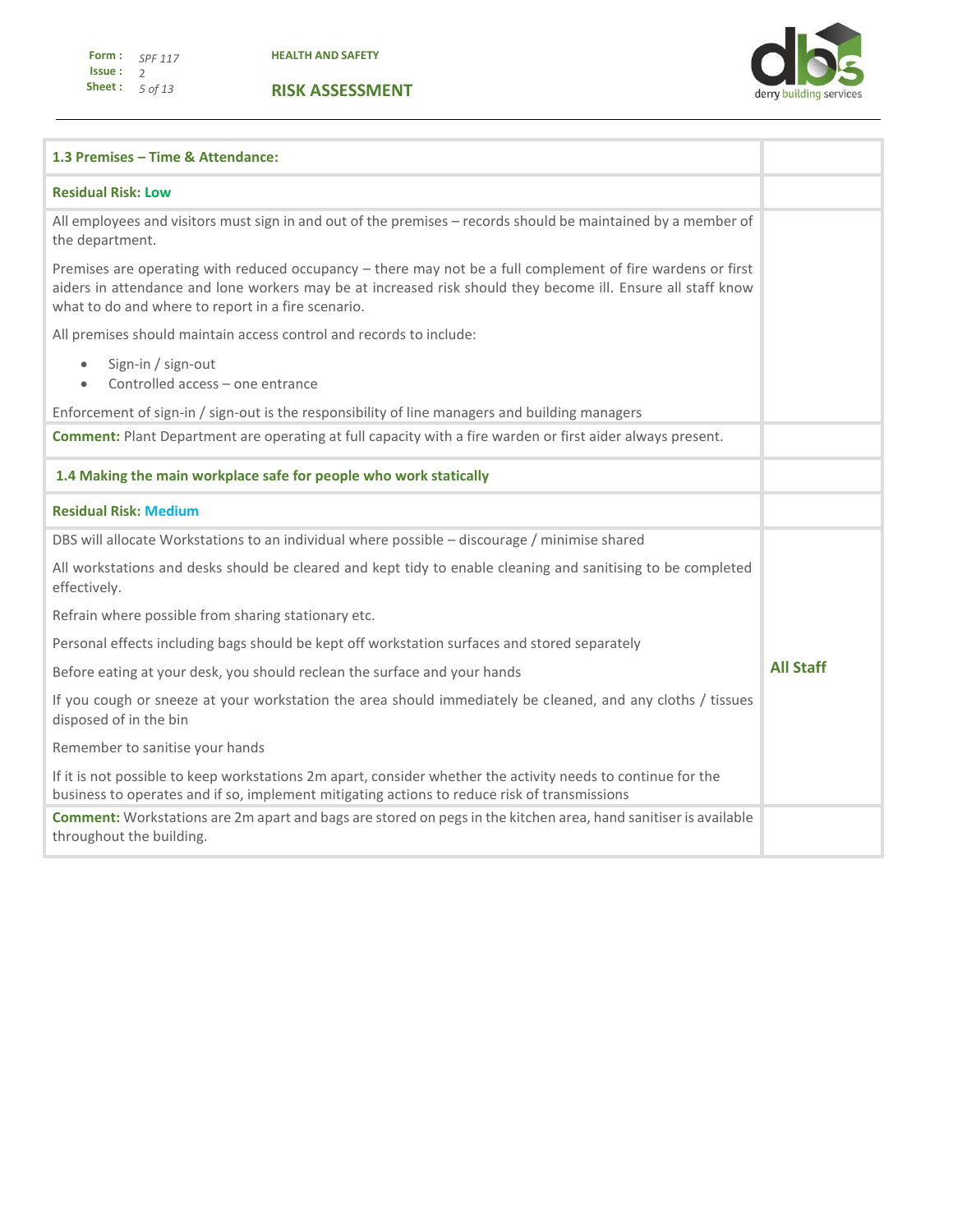

| <b>1.5 Meetings</b>                                                                                                                                                   |                  |
|-----------------------------------------------------------------------------------------------------------------------------------------------------------------------|------------------|
| <b>Residual Risk: Low</b>                                                                                                                                             |                  |
| Where possible all meetings should be conducted via remote working tools such as Microsoft teams to<br>eliminate face to face meetings and maintain social distancing |                  |
| Hold meetings face-face outdoors or in well-ventilated rooms whenever possible                                                                                        |                  |
| Meetings should be reduced to only those absolutely necessary                                                                                                         |                  |
| Visitors must be by appointment and escorted at all times                                                                                                             | All staff/       |
| Visitors must be reminded not to travel or attend if they have Covid-19 symptoms                                                                                      | <b>Visitors</b>  |
| 2m separation for Social Distancing must be maintained                                                                                                                |                  |
| Avoid sharing pens and objects                                                                                                                                        |                  |
| For areas where regular meetings take place the layout has so that social distancing can be maintained                                                                |                  |
| Hand sanitiser and surface wipes should be provided                                                                                                                   |                  |
| <b>Comment:</b> visitors are currently limited to absolute necessary and will be escorted at all times. All staff have<br>their own stationary.                       |                  |
| <b>1.6 Common Areas</b>                                                                                                                                               |                  |
| <b>Residual Risk: Low</b>                                                                                                                                             |                  |
| Use safe outdoor areas for breaks                                                                                                                                     |                  |
| Utilise areas of the workplace freed up by remote working                                                                                                             | <b>All Staff</b> |
| Reconfigure seating and tables to maintain spacing and reduce face to face interactions                                                                               |                  |
| <b>Comment:</b> The building is spacious to allow the staff to maintain social distancing in all areas                                                                |                  |
| 1.6.1 Smoking                                                                                                                                                         |                  |
| <b>Residual Risk: Low</b>                                                                                                                                             |                  |
| Stagger smoking breaks to prevent over-use of smoking points                                                                                                          |                  |
| Encourage staff not to share cigarettes and lighters etc                                                                                                              | <b>All Staff</b> |
| Comment:                                                                                                                                                              |                  |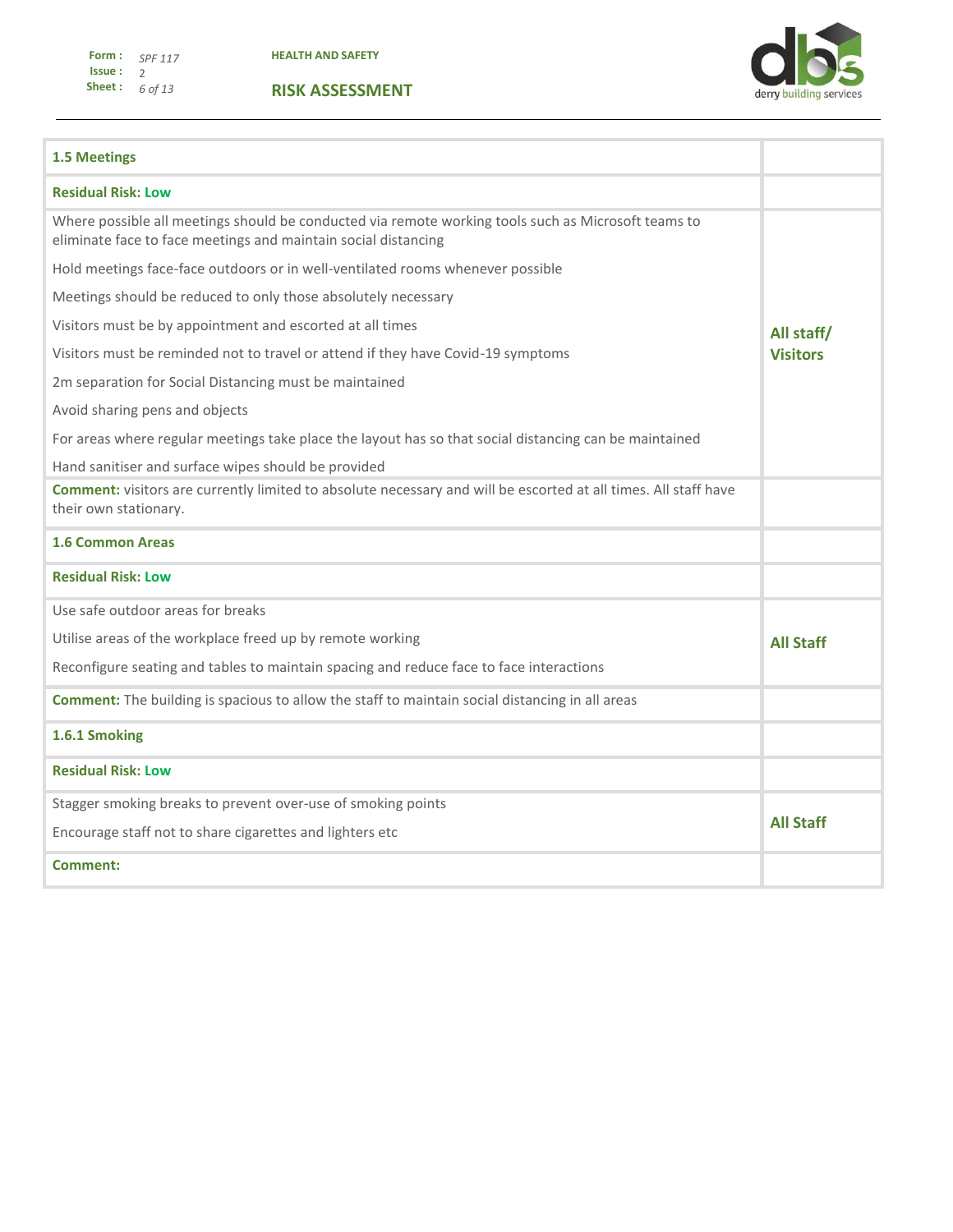

| 1.7 Kitchen and Eating Areas - Cleaning                                                                                                                                                                                                                   |                  |  |
|-----------------------------------------------------------------------------------------------------------------------------------------------------------------------------------------------------------------------------------------------------------|------------------|--|
| <b>Residual Risk: Medium</b>                                                                                                                                                                                                                              |                  |  |
| Evidence suggests that the virus can exist for 72 hours on surfaces                                                                                                                                                                                       |                  |  |
| Premises should be thoroughly cleaned prior to increased occupation                                                                                                                                                                                       |                  |  |
| Hand cleaning facilities or hand sanitiser should be available in the kitchen area                                                                                                                                                                        |                  |  |
| Tables should be cleaned between each use by the user and rubbish should be put straight in the bin.                                                                                                                                                      |                  |  |
| All areas used for eating must be thoroughly cleaned at the end of each break and shift, including chairs, door<br>handles, vending machines and payment devices, kettles & fridges. This includes external seating rest areas.                           |                  |  |
| Staff should wash their own cups they should not be left on kitchen surfaces or in sinks for others to clear<br>away                                                                                                                                      |                  |  |
| Catering Equipment - Kettles, Water Boilers, Water coolers', Toasters, Microwaves, etc. should be subject to<br>regular cleaning of taps, handles, and other hard surfaces and touch points.                                                              |                  |  |
| Provide materials for 'self-sanitising' and cleaning before and after use                                                                                                                                                                                 |                  |  |
|                                                                                                                                                                                                                                                           |                  |  |
| Comment: Hand cleaning facilities are available in the kitchen area and throughout the department, tables to<br>be wiped down twice a day, all staff have their own cups which are cleaned by each individual, catering<br>equipment cleaned twice a day. |                  |  |
| 1.7.1 General                                                                                                                                                                                                                                             |                  |  |
| <b>Residual Risk: Medium</b>                                                                                                                                                                                                                              |                  |  |
| Staff unloading dishwashers should wash their hands first and then put on clean disposable gloves before<br>unloading crockery and cutlery.                                                                                                               |                  |  |
| Communal cups and glasses should be removed from use from kitchenettes and rest areas                                                                                                                                                                     |                  |  |
| Disposable cups should be provided for communal use.                                                                                                                                                                                                      |                  |  |
| Crockery, eating utensils, cups etc. should be either disposable or should be brought by individuals from home<br>and returned with them at the end of the working day for washing etc.                                                                   | <b>All Staff</b> |  |
| Drinking water should be provided.                                                                                                                                                                                                                        |                  |  |
| Where coffee, tea, sugar and milk are normally provided it is recommended that these are supplied in<br>individual / catering portions / packaging.                                                                                                       |                  |  |
| Local tea points should be subject to the same cleaning and self-sanitising regimes.                                                                                                                                                                      |                  |  |
| Comment: Cups and Glasses are stored in the kitchen area, as each staff member have their own which will be<br>cleaned prior to use and after use. All areas are wiped down twice a day and a deep clean is carried out once a<br>week.                   |                  |  |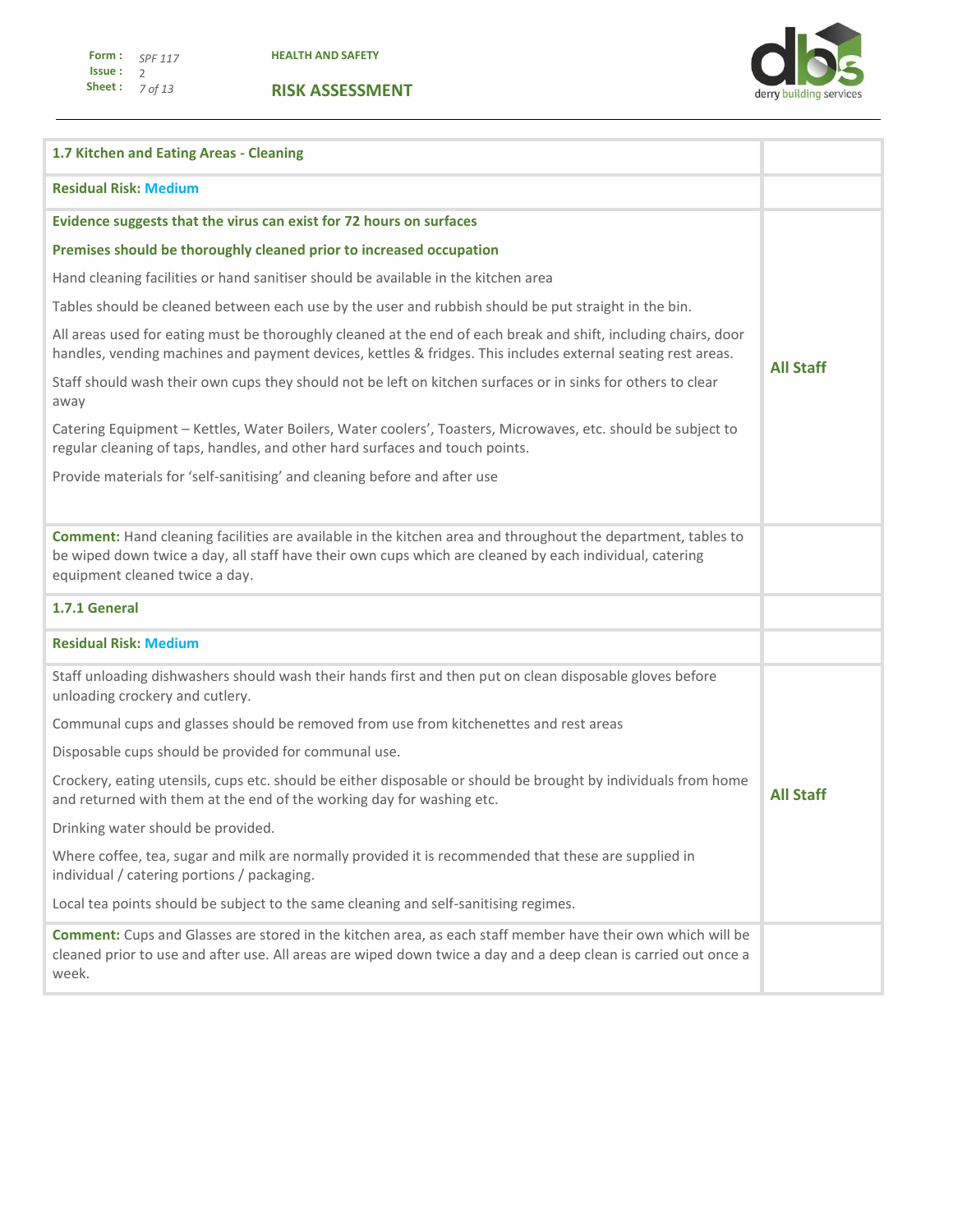

| 1.7.2 Fridges and Food Storage                                                                                                                                                                                                                                                                       |                                         |
|------------------------------------------------------------------------------------------------------------------------------------------------------------------------------------------------------------------------------------------------------------------------------------------------------|-----------------------------------------|
| <b>Residual Risk: Medium</b>                                                                                                                                                                                                                                                                         |                                         |
| All food and drink stored in fridges should be in sealed / resealable containers or packaging – with the 'owners'<br>name labelled - no open containers.                                                                                                                                             |                                         |
| Fridges should be regularly cleaned at touch points                                                                                                                                                                                                                                                  |                                         |
| Every Friday afternoon fridges should be emptied and thoroughly cleaned. Any products left should be<br>disposed of.                                                                                                                                                                                 |                                         |
| Dry foods including cereals, bread, etc. should be stored in sealed containers or packaging and kept in kitchen<br>cupboards / areas or otherwise kept in sealed tins or plastic containers. Loose / unsealed items of food must<br>not be kept in offices / desks where they could attract rodents. | <b>All Staff</b>                        |
| Food waste should be disposed of in the correct kitchen bins or other designated bins. Clear any spilled or<br>dropped food and drink immediately.                                                                                                                                                   |                                         |
| Consider arrangements for monitoring compliance.                                                                                                                                                                                                                                                     |                                         |
| <b>Comment:</b> All food is stored in individual containers or personnel sandwich bags, fridges to be emptied on a<br>Friday afternoon with separate bins in place.                                                                                                                                  |                                         |
| <b>1.8 Accidents and Incidents</b>                                                                                                                                                                                                                                                                   |                                         |
| <b>Residual Risk: Medium</b>                                                                                                                                                                                                                                                                         |                                         |
| In the event of an emergency people do not have to have to stay 2m apart if it would be unsafe.                                                                                                                                                                                                      |                                         |
| People involved in the assistance of others should ensure they follow sanitation measures immediately<br>afterwards.                                                                                                                                                                                 | <b>All Staff/First</b><br><b>Aiders</b> |
| SPF701 to be completed and sent to H&S Department                                                                                                                                                                                                                                                    |                                         |
| Comment:                                                                                                                                                                                                                                                                                             |                                         |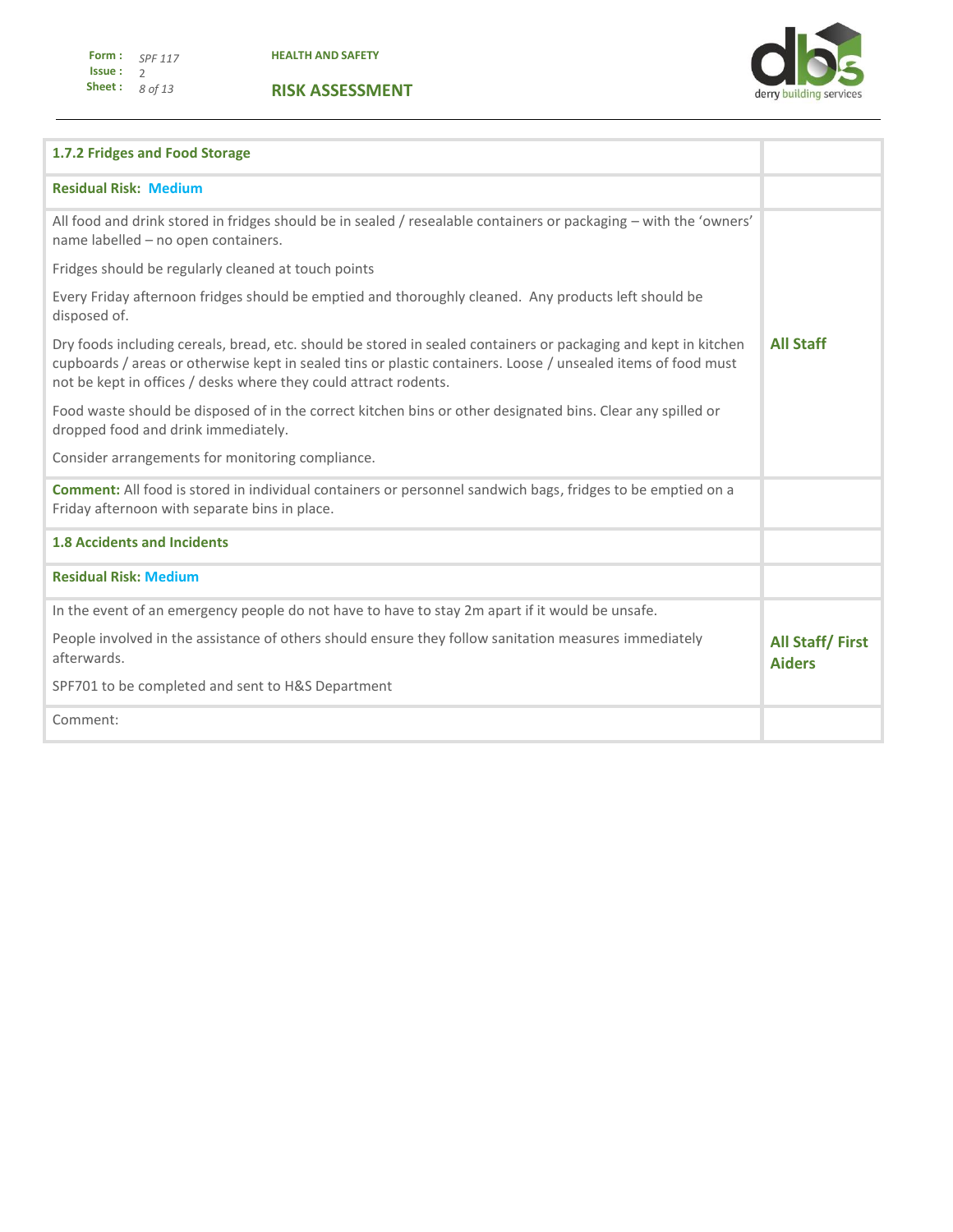**1.8.1 First aid and Emergency** 

**Residual Risk: Medium** 

**RISK ASSESSMENT**



## The primary responsibility is to preserve life and first aid should be administered if required and until the emergency services attend. In the event of a person requiring first aid assistance it is paramount that the first aider takes the necessary measures to protect themselves and the person first aid treatment is being administered to. All first aiders should have face shield, face masks and disposable gloves available. Simple first aid – plasters can be self-applied / self-administered under supervision form the first aider. Emergency plans including contact details should be kept up to date Muster point should be clearly defined and if possible, allow for social distancing Availability of first aiders should be checked to ensure sufficient provision is available during reduced building occupation or when planning staff rotas. Be aware that emergency services are under great pressure and may not respond as quickly as usual; Ensure first aiders are aware of the location of your local public Automatic Emergency Defibrillator (AED locations) if not in the office building. **All Staff/ First Aiders Comment:** Face shield, mask and disposable gloves are present in the workshop, emergency plans are in place and contact details are up to date, first aider will always be present. Muster point is defined and allows for social distancing. **1.8.2 Emergency Evacuation Planning Residual Risk: Medium Where it is necessary to evacuate immediately, safety is the priority** Check others have heard the alarm – help them evacuate if needed Leave by the nearest exit Close doors behind you Fire wardens should remind all to exit in a calm manner / maintain 2m social distancing as far as possible Availability of fire wardens should be checked to ensure coverage remains sufficient during reduced building occupation and to ensure social distancing can be monitored. Muster points should be checked to ensure there is adequate space to assemble whilst being able to maintain social distancing. Fire wardens should ensure that during building re-occupation, worker re-entry is allowed at a rate to ensure workers are able to enter the building and disperse without compromising the 2-metre distancing rule. Fire wardens should undertake daily checks within the building to ensure housekeeping is maintained to reduce the risk of fire. **All Staff/ Fire warden Comment:** Fire warden will be present in the department each day, muster points are adequate in line with

social distancing.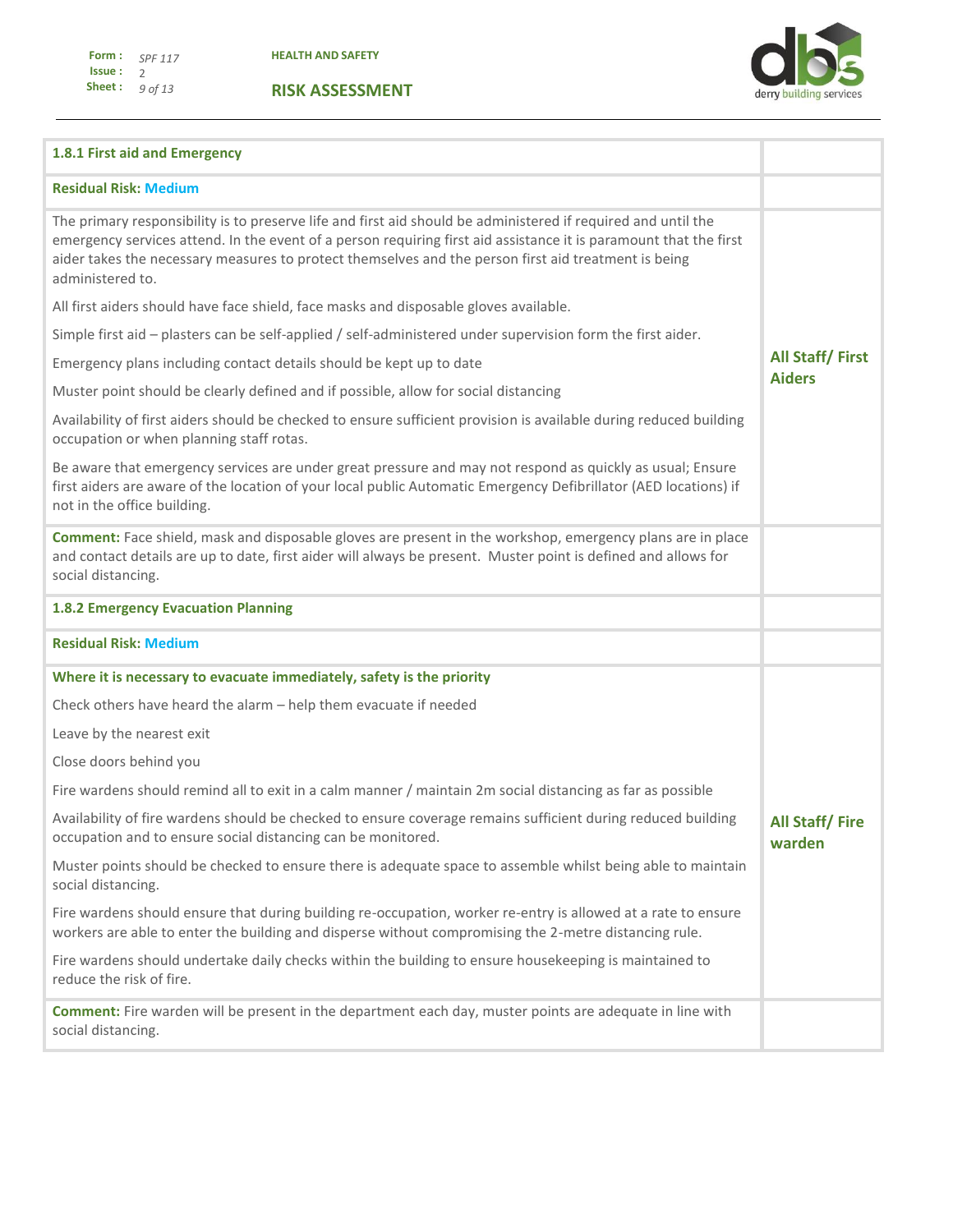**HEALTH AND SAFETY**



| <b>2.0 Managing Visitors</b>                                                                                                                                                                                         |                  |
|----------------------------------------------------------------------------------------------------------------------------------------------------------------------------------------------------------------------|------------------|
| <b>Residual Risk: Low</b>                                                                                                                                                                                            |                  |
| Reception areas should be reviewed to maintain 2m social distance - floor markings                                                                                                                                   |                  |
| Mandatory signs and posters displayed.                                                                                                                                                                               |                  |
| Any seating should be regularly cleaned and laid out to maintain 2m social distance.                                                                                                                                 |                  |
| Visitor numbers must be limited and an essential need - promote remote connection                                                                                                                                    |                  |
| Visitors should confirm whether they have any symptoms of coronavirus or if they have been in contact with<br>anyone in the last 14 days who has. If they have, they should politely be refused entry to the office. | <b>All Staff</b> |
| Make sure people are invited to sanitise their hands and observe sign-in / sign -out                                                                                                                                 |                  |
| Visitors must be reminded of the rules relating to hygiene and social distancing, etc. specific to the premises.                                                                                                     |                  |
| Visitors to be escorted at all times.                                                                                                                                                                                |                  |
| <b>Comment:</b> No reception area, visitors are currently limited, hand sanitiser available at entry and exit, flyers up<br>throughout the department to reminding all of the covid $-19$ information.               |                  |
| <b>2.1 Contractors</b>                                                                                                                                                                                               |                  |
| <b>Residual Risk: Low</b>                                                                                                                                                                                            |                  |
| Review servicing and maintenance contracts to reduce interaction                                                                                                                                                     |                  |
| If work is required to take place, consider working hours and number of persons doing the works                                                                                                                      |                  |
| Risk Assessments must be in place and work should be planned to comply with Covid-19 Requirements for<br>Contractors document.                                                                                       | <b>All Staff</b> |
| Work should be planned to avoid working within 2m where possible                                                                                                                                                     |                  |
| Consult the H&S Department for reviewing risk assessments.                                                                                                                                                           |                  |
| <b>Comment:</b> Servicing and maintenance have been reviewed and if works are required then numbers in the<br>building and space will not be an issue.                                                               |                  |
| 2.2 Providing and Explaining available guidance                                                                                                                                                                      |                  |
| <b>Residual Risk: Low</b>                                                                                                                                                                                            |                  |
| Ensure public notices are visible to inform people to maintain social distancing in the workplace                                                                                                                    |                  |
| Reception areas should display 'catch it kill it bin it' signage                                                                                                                                                     |                  |
| Provide signage on routes in the workplace to maintain social distancing                                                                                                                                             | <b>All Staff</b> |
| Display emergency covid-19 procedure                                                                                                                                                                                 |                  |
| <b>Comment:</b> Public notices are in place on entry and exit and throughout the department.                                                                                                                         |                  |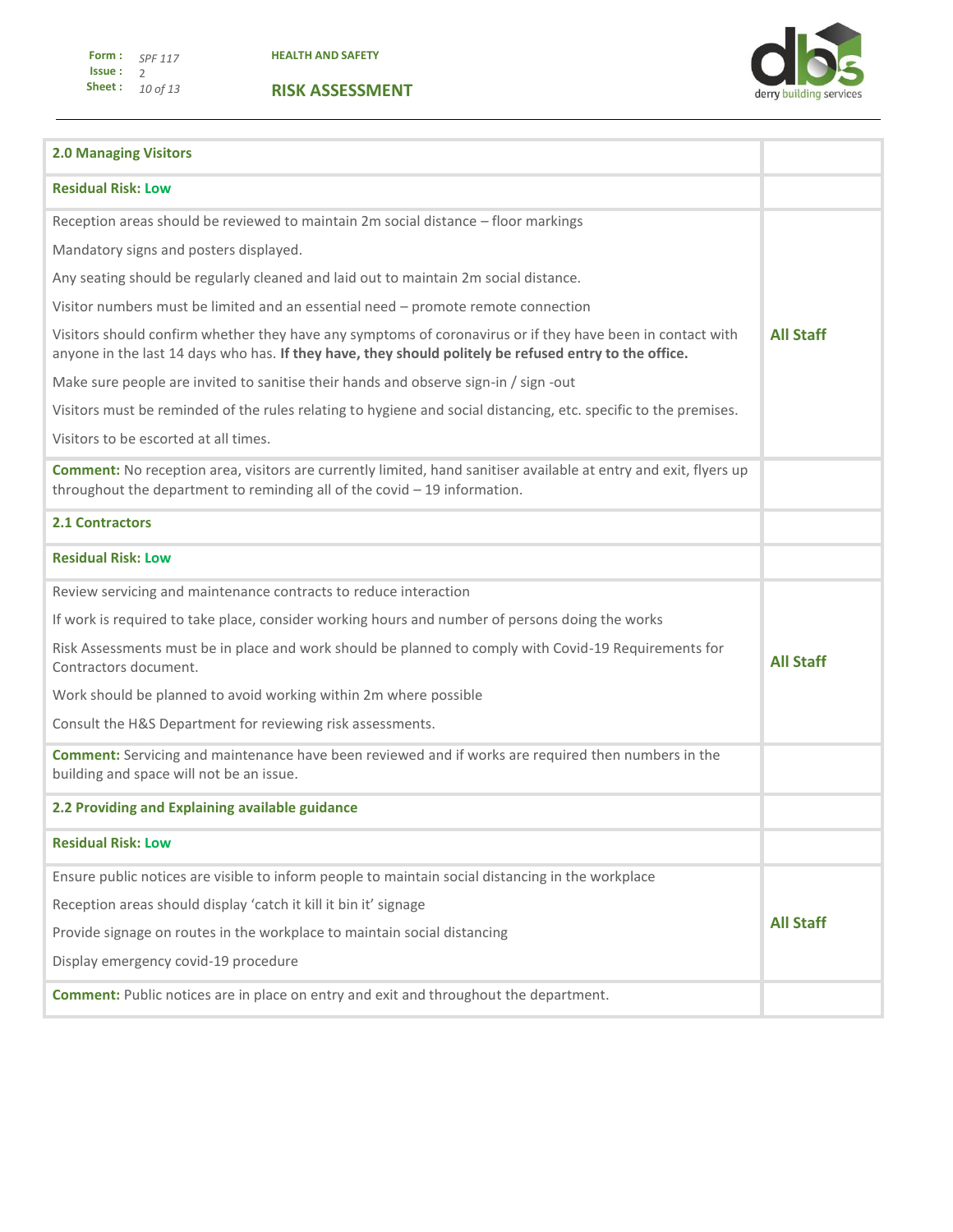derry building services

T.

Ŧ

| <b>3.0 Cleaning - Workplace</b>                                                                                                                                                                                                                                                                                                                                                                                                                          |  |  |  |
|----------------------------------------------------------------------------------------------------------------------------------------------------------------------------------------------------------------------------------------------------------------------------------------------------------------------------------------------------------------------------------------------------------------------------------------------------------|--|--|--|
| <b>Residual Risk: Medium</b>                                                                                                                                                                                                                                                                                                                                                                                                                             |  |  |  |
| DBS to establish a regime for regular cleaning of the office and particularly 'common' touchpoints - handrails,<br>door handles, etc. including:                                                                                                                                                                                                                                                                                                         |  |  |  |
| Entrance reception areas including intercoms, reception desks and visitor chairs.<br>$\bullet$<br>Taps and washing facilities<br>$\bullet$<br>Door handles<br>$\bullet$<br>Telephone equipment<br>$\bullet$<br>Keyboards, photocopiers and other office equipment should be cleaned after individual use<br>$\bullet$<br>Meeting rooms including tables, chairs, cupboard doors, telephones and controls for televisions and<br>$\bullet$<br>projectors. |  |  |  |
| Workspaces should be cleared, remove waste and all personal affects at the end of the day                                                                                                                                                                                                                                                                                                                                                                |  |  |  |
| If cleaning after a known or suspected case of Covid-19 refer to specific guidance                                                                                                                                                                                                                                                                                                                                                                       |  |  |  |
| Provide additional cleaning during the work day particularly in heavily trafficked areas                                                                                                                                                                                                                                                                                                                                                                 |  |  |  |
| <b>Comment:</b> Common touchpoints are wiped twice a day and a deep clean is carried out once a week.                                                                                                                                                                                                                                                                                                                                                    |  |  |  |
| 3.1 Handling equipment, materials and waste                                                                                                                                                                                                                                                                                                                                                                                                              |  |  |  |
| <b>Residual Risk: Medium</b>                                                                                                                                                                                                                                                                                                                                                                                                                             |  |  |  |
| Rubbish collection and storage points should be increased and emptied regularly throughout and at the end of<br>each day including paper recycling.                                                                                                                                                                                                                                                                                                      |  |  |  |
| Food waste should be disposed of in the appropriate bins.                                                                                                                                                                                                                                                                                                                                                                                                |  |  |  |
| Designated bins should be provided at all 'self-sanitising' stations                                                                                                                                                                                                                                                                                                                                                                                     |  |  |  |
| Cleaning procedures for the parts of shared equipment you touch after each use.                                                                                                                                                                                                                                                                                                                                                                          |  |  |  |
| If cleaning after a known or suspected case of Covid-19 refer to specific guidance                                                                                                                                                                                                                                                                                                                                                                       |  |  |  |
| <b>Comment:</b> Bins are emptied on a regular basis and are located within the kitchen, shared equipment is the<br>responsibility of all staff to ensure its cleaned and Covid - 19 guidance will be followed.                                                                                                                                                                                                                                           |  |  |  |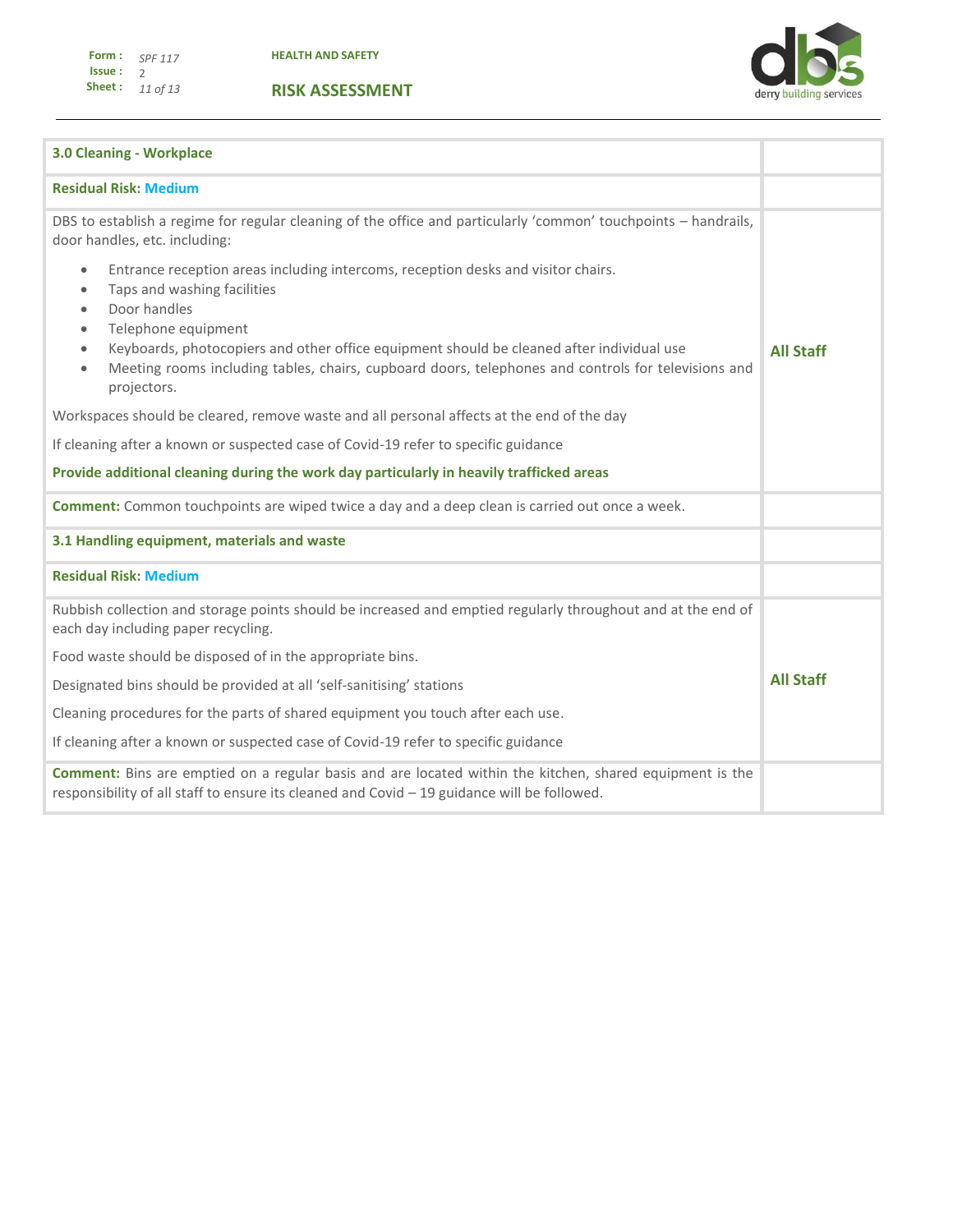derry building services

| 4.0 PPE - Face Coverings                                                                                                                                                                                                                                                                                                                                                                                                                                                                                                                                                                                                                                                                                                                            |                  |
|-----------------------------------------------------------------------------------------------------------------------------------------------------------------------------------------------------------------------------------------------------------------------------------------------------------------------------------------------------------------------------------------------------------------------------------------------------------------------------------------------------------------------------------------------------------------------------------------------------------------------------------------------------------------------------------------------------------------------------------------------------|------------------|
| <b>Residual Risk: Low</b>                                                                                                                                                                                                                                                                                                                                                                                                                                                                                                                                                                                                                                                                                                                           |                  |
| Wearing a face covering is precautionary and is not required in the workplace although it may be<br>recommended or required elsewhere.                                                                                                                                                                                                                                                                                                                                                                                                                                                                                                                                                                                                              |                  |
| If you choose to wear one, it is important to use face coverings properly:                                                                                                                                                                                                                                                                                                                                                                                                                                                                                                                                                                                                                                                                          |                  |
| Wash your hands thoroughly with soap and water for 20 seconds or use hand sanitiser before putting<br>$\bullet$<br>a face covering on, and after removing it.<br>When wearing a face covering, avoid touching your face or face covering, as you could contaminate<br>$\bullet$<br>them with germs from your hands.<br>Change your face covering if it becomes damp or if you've touched it.<br>$\bullet$<br>Continue to wash your hands regularly.<br>$\bullet$<br>Change and wash your face covering daily.<br>$\bullet$<br>If the material is washable, wash in line with manufacturer's instructions. If it's not washable, dispose<br>$\bullet$<br>of it carefully in your usual waste.<br>Still practise social distancing wherever possible. | <b>All Staff</b> |
| <b>Comment:</b> No extra PPE being worn in the department                                                                                                                                                                                                                                                                                                                                                                                                                                                                                                                                                                                                                                                                                           |                  |
| 5.0 Managing the Workforce - Return to work                                                                                                                                                                                                                                                                                                                                                                                                                                                                                                                                                                                                                                                                                                         |                  |
| <b>Residual Risk: Low</b>                                                                                                                                                                                                                                                                                                                                                                                                                                                                                                                                                                                                                                                                                                                           |                  |
| Returning staff to be introduced to the new office layout/system                                                                                                                                                                                                                                                                                                                                                                                                                                                                                                                                                                                                                                                                                    |                  |
| Covid-19 Risk Assessment to be provided                                                                                                                                                                                                                                                                                                                                                                                                                                                                                                                                                                                                                                                                                                             | <b>All Staff</b> |
| Staff to sign to confirm this has been completed                                                                                                                                                                                                                                                                                                                                                                                                                                                                                                                                                                                                                                                                                                    |                  |
| Comments: Plant Department are at full staff levels, no staff to return all staff to read and sign the Covid risk<br>assessment.                                                                                                                                                                                                                                                                                                                                                                                                                                                                                                                                                                                                                    |                  |
| 5.1 Ongoing communications and signage                                                                                                                                                                                                                                                                                                                                                                                                                                                                                                                                                                                                                                                                                                              |                  |
| <b>Residual Risk: Low</b>                                                                                                                                                                                                                                                                                                                                                                                                                                                                                                                                                                                                                                                                                                                           |                  |
| Staff encouraged to raise concerns with line management prior to external bodies                                                                                                                                                                                                                                                                                                                                                                                                                                                                                                                                                                                                                                                                    |                  |
| Group HR to assist with staff issues                                                                                                                                                                                                                                                                                                                                                                                                                                                                                                                                                                                                                                                                                                                |                  |
| Group H&S Department to assist with premises requirements                                                                                                                                                                                                                                                                                                                                                                                                                                                                                                                                                                                                                                                                                           |                  |
| Ensuring all staff receive business continuity communications to monitor and understand any changes to<br>working environments and arrangements.                                                                                                                                                                                                                                                                                                                                                                                                                                                                                                                                                                                                    | <b>All Staff</b> |
| Promote good mental health including DBS mental health first aiders and government guidance                                                                                                                                                                                                                                                                                                                                                                                                                                                                                                                                                                                                                                                         |                  |
| Consider groups for which English may not be their first language.                                                                                                                                                                                                                                                                                                                                                                                                                                                                                                                                                                                                                                                                                  |                  |
| Communicate approaches and operational procedures to suppliers, customers or trade bodies to help their<br>adoption and to share experience                                                                                                                                                                                                                                                                                                                                                                                                                                                                                                                                                                                                         |                  |
| Comment: DBS have a Mental health first aider and H&S department on hand to assist with premises<br>requirements.                                                                                                                                                                                                                                                                                                                                                                                                                                                                                                                                                                                                                                   |                  |